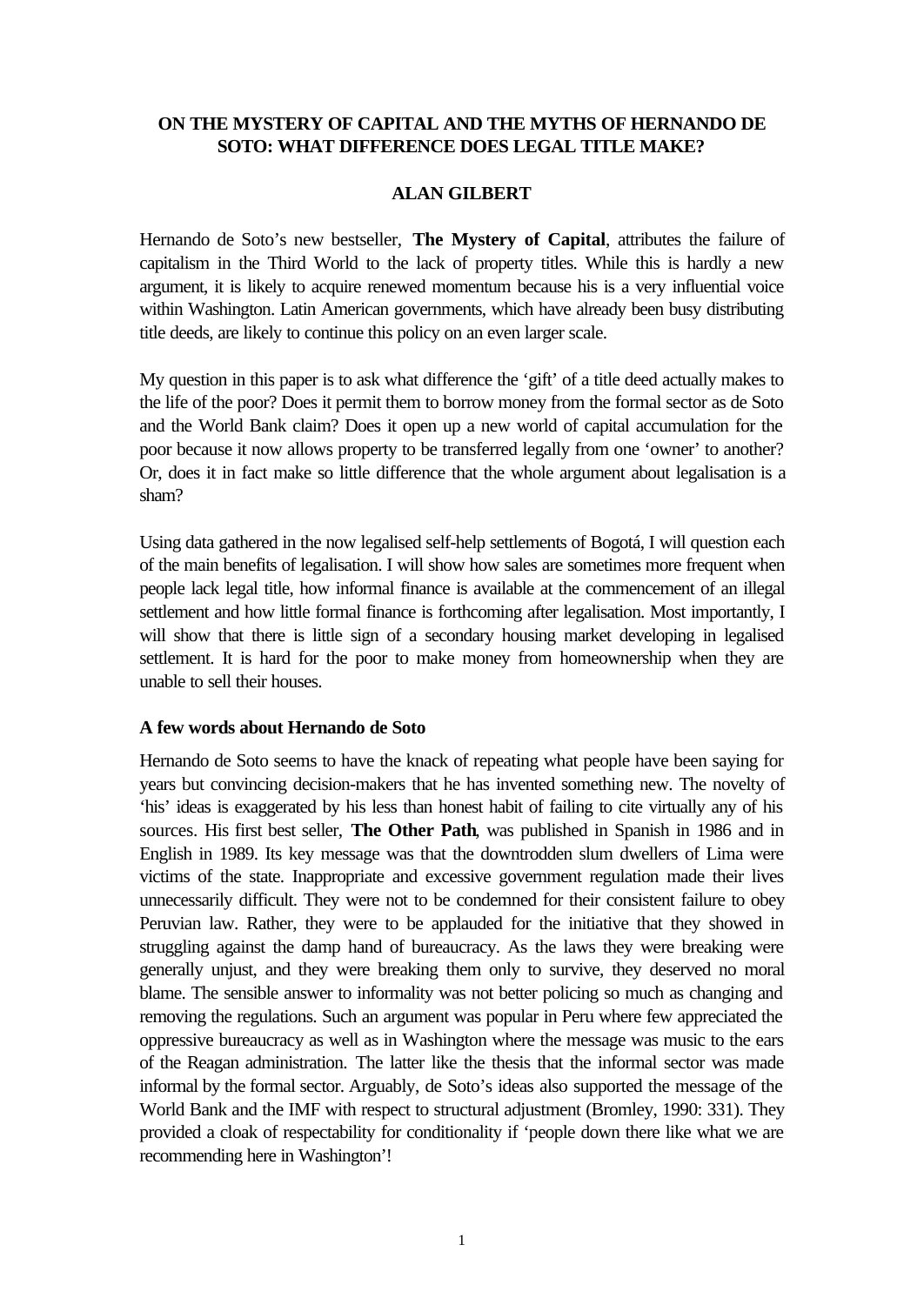De Soto was also highly influential in Peru. Panizza (2000b: 189) argues that "de Soto's (1989) apologia of free-market economics as a crusade in favour of 'the little man in the slums' and against the country's political and economic oligarchy set up the ideological ground for Fujimori's neoliberal reforms" (Panizza, 2000b: 189). But his role in Peru is far more complex than that because he has worked both with and against supporters of structural adjustment. During the 1980s, it is said that he was invited to be prime minister or vice-president by three different administrations and to be mayor of Lima by a fourth (Bromley, 1990: 342). His admirers ranged from the political right to the left. If he was influential in Peru, he was only marginally less so in Washington. One source in DC tells me that he arrived as a fully-fledged star in the 1980s and that, for a while, **The Other Path** was the recognised bible. "He was able to penetrate Washington society more effectively than any other person I have seen." His "right wing romanticism" was very popular with the Reagan administration.

USAID backed him strongly and one confidant in Washington reports that he brought a political cachet to us rather than the other way round. "He was beloved by the administration" of AID in the late 1980s because the issue of titles and credit have always been very important in the housing arena here in AID. Later, however, others within that organisation began to question his arguments and cut off his funding. Another source argues that de Soto was eventually recognised as "a fraud" and admits to being "quite embarrassed that AID has supported him for so long". Clearly, different departments in the organisation developed very different views of him.

The new book, **The Mystery of Capital: Why capitalism triumphs in the West and fails everywhere else**, is in the same mould as the first but is even less modest in its aims. It is a book about how to solve the problems of all poor people throughout the Third World. It is clearly populist in tone and does not hesitate to attack neo-liberalism and conditionality: "with varying degrees of enthusiasm, Third World and former communist nations have balanced their budgets, cut subsidies, welcomed foreign investment, and dropped their tariff barriers. Their efforts have been repaid with bitter disappointment. From Russia to Venezuela, the past half-decade has been a time of economic suffering, tumbling incomes, anxiety, and resentment…" (de Soto, 2000: 1). His remedy is to offer opportunity in place of suffering. He promises to help the poor through the existing economic system. A revolution is not necessary because capitalism clearly works in the west and can work with a little bit of tinkering in the Third World. The United States as a society has got the message right and what is needed is to turn the Third World slum dweller into a typically American small businessman.

No doubt the new book will be as well received as the first. Late last year de Soto was making presentations at several forums in Washington, and his message will no doubt be warmly embraced by the new president who applauds that key American value: ownership.<sup>1</sup> The list of famous names on the cover of the book show that de Soto appeals to a wide and highly influential audience: a former British prime minister, an ex-British Foreign Secretary, a

<sup>&</sup>lt;sup>1</sup> As President-elect George W. Bush stated, when introducing his new HUD secretary Melquiades R Martinez on 20 December: "He understands American values. He's grown to appreciate them. And there's no greater American value than owning something, owning your own home and having the opportunity to do so."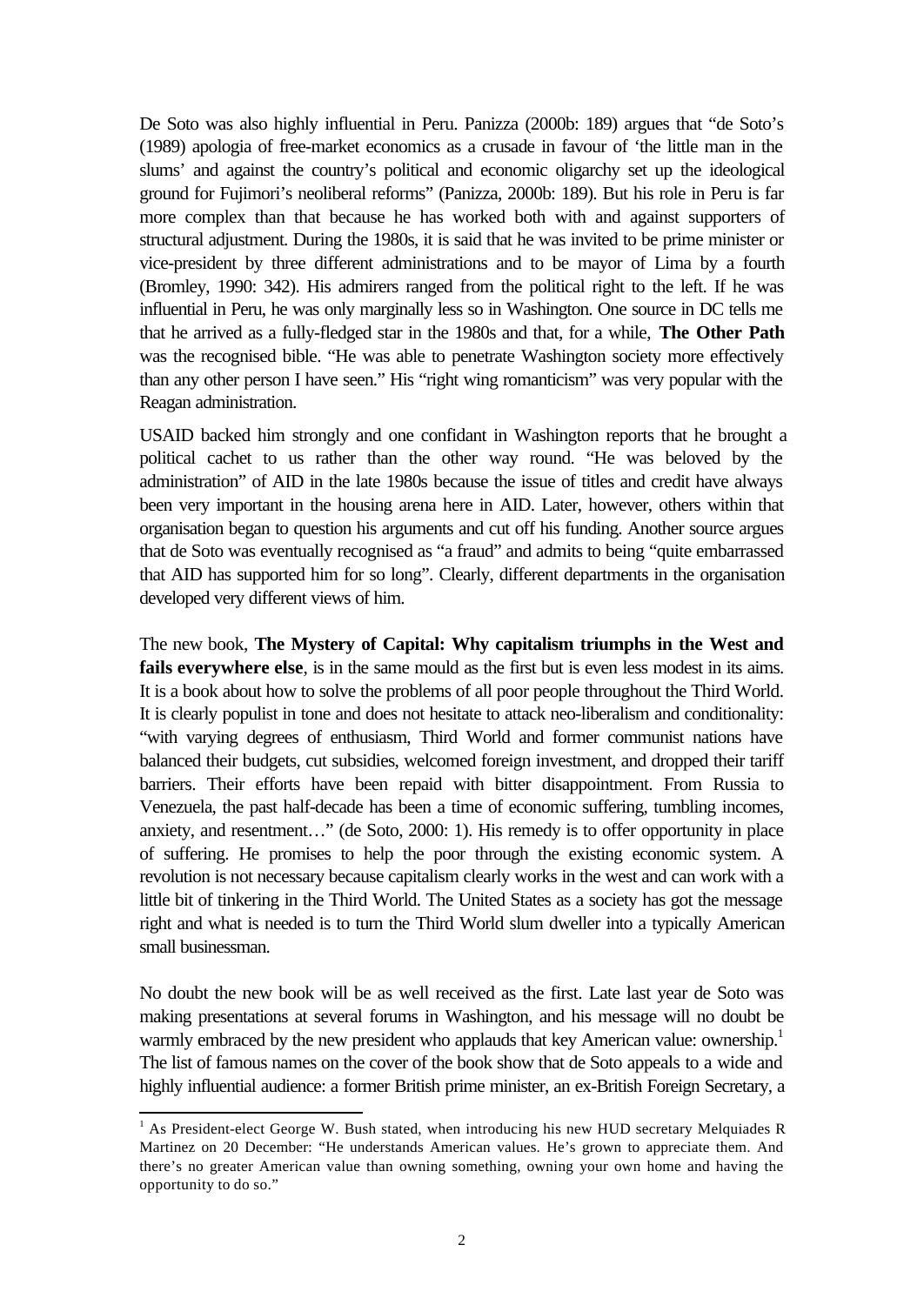former US Ambassador to the UN, a former Secretary General of the UN, an ex-Chairman of Citygroup, two Nobel Laureates in Economics, and the founder of The National Review. Any book with the names Margaret Thatcher, Milton Friedman, Jeanne Kirkpatrick and William F. Buckley on the cover is likely to command immediate attention under the new regime.

### **The 'new' conventional wisdom about legal title**

According to de Soto very little needs to be done to make capitalism work well in Africa, Asia and Latin America. Because the poor save money and have developed many business skills all that is needed is to give them the tools to expand their enterprises. The key element required to convert them into successful business people is access to formal credit and they will get credit if they are granted a legal title to their property. Give a business or a household a legal title to their capital assets and the world is their oyster.

As de Soto (2000: 5) puts it: "Even in the poorest nations the poor save. The value of savings among the poor is, in fact, immense – forty times all the foreign aid received throughout the world since 1945." "But they hold these resources in defective forms: houses built on land whose ownership rights are not adequately recorded, unincorporated businesses with undefined liability, industries located where financiers and investors cannot adequately see them. Because the rights to these possessions are not adequately documented, these assets cannot readily be turned into capital, cannot be traded outside of narrow local circles where people know and trust each other, cannot be used as collateral for a loan, and cannot be used as a share against an investment."

Give them titles and they will have access to credit and that will improve the functioning of the land and property markets. Of course, there is nothing particularly new or controversial about this policy. De Soto himself pushed this message very hard in his earlier book and has been actively involved in regularisation and legalisation programmes in Peru for some years. Nor is it a new message in Washington for both the World Bank and the Inter American Development Bank have been saying this for some time. Indeed, both were active in sites and service and upgrading programmes as early as the 1970s (World Bank, 1984; Grimes, 1976; Laquian, 1977). While the World Bank is today disenchanted with sites and services programmes, it is heavily into upgrading and legalisation plays a critical role in that process. As the World Bank's housing policy paper stated in 1993: "The registration of property rights in squatter settlements is... important in making land and house transactions possible and giving occupants legal protection. It encourages the buying and selling of housing and makes it possible for households to move to a dwelling that suits their needs and their budgets. It also increases the choice of tenure available to households, allowing them to own or rent as they see fit" (World Bank, 1993: 117).

Many governments in Latin America have been practising this approach for some time. The last couple of decades have seen both legitimate and illegitimate regimes giving out titles to large numbers of illegal settlers. The military government in Chile gave out more than 500,000 land titles between 1979 and 1989 and the two democratic governments that succeeded it, distributed a further 150,000 titles by 1998 (Chile, MINVU, 1990; Rugiero,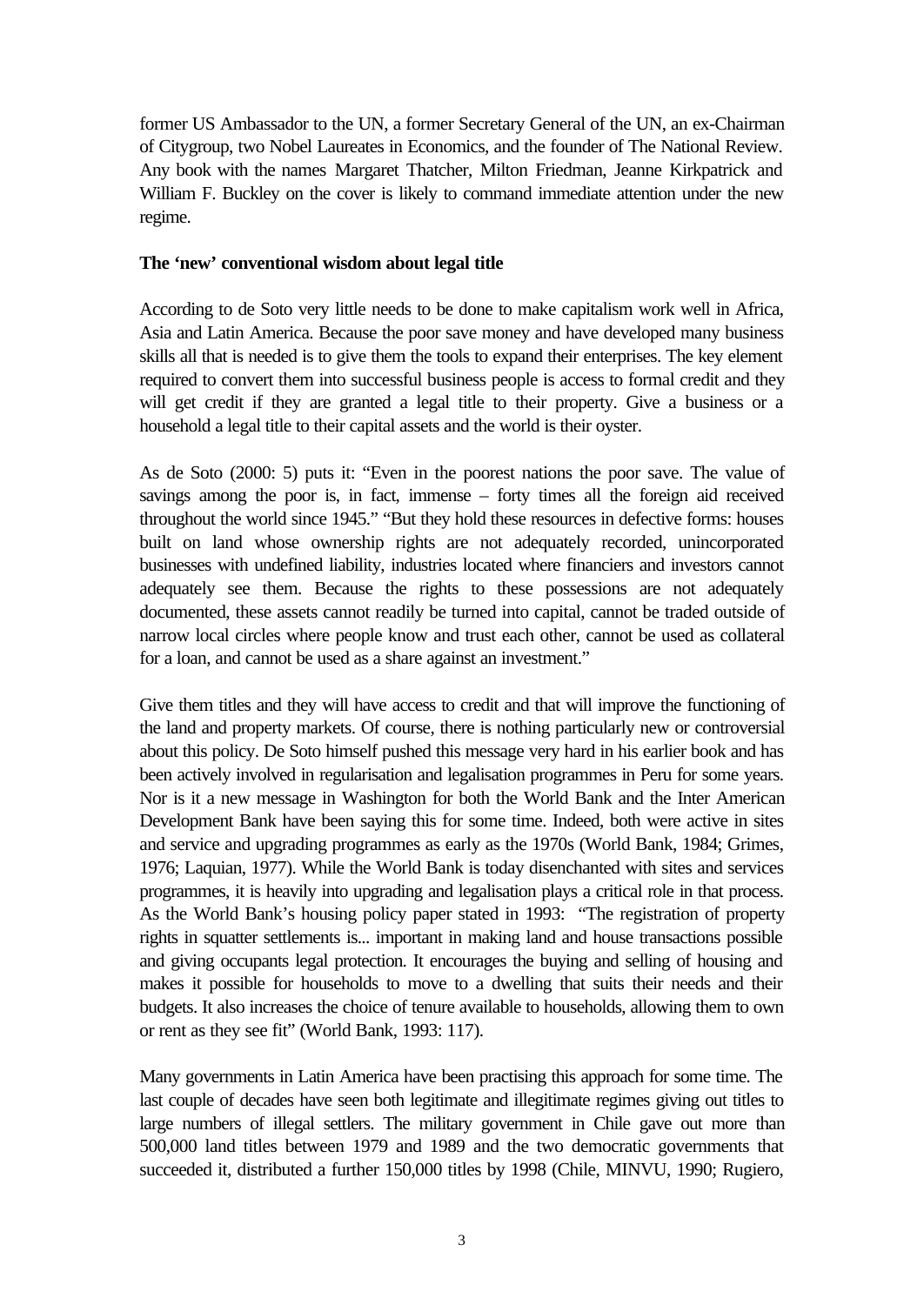1998: 31 and 51). In Peru, the new Commission to Formalise Informal Property (COFOPRI) managed to register some 500,000 urban land titles from 1996 to 1999 (Conger, 1999: 8).

Such a policy is generally a vote winner with electorates. Who in principle is going to object to being given legal title to their property? It is an apparently unchallengeable recipe for popularity with ordinary people and as such governments have been anxious to pursue it. It is one policy area where, today, if not in the past, national and local governments are in full harmony with developmental Washington.<sup>2</sup>

# **Concern about illegality: to what extent is illegality a real problem in Latin America?**

Much has long been made of the way poor people invade land in Latin American cities and how in some cities it has become the customary way of obtaining a plot. And, it is true that most low-income housing areas in the lowland cities of Ecuador, Peru, Central America, Colombia and Venezuela have been formed through invasion. In other places, land invasions have only occurred at particular times, usually when the government authorities have been prepared to turn a blind eye to the process. Such has been the case in certain Brazilian cities, in Santiago (Chile) before 1973, and in parts of Mexico.

What is usually left out of the account is that governments have sometimes been among the principal actors encouraging land invasion. In Lima, for example, the invasion of public land on a large scale was first stimulated by the Odría administration in the 1940s (Collier, 1976). Similarly, in Venezuelan cities, the main political parties have facilitated the invasion of public land over many years (Ray, 1969; Gilbert and Healey, 1985). In Chile, land invasions were encouraged by every political party in the build up to the strongly contested and highly politicised 1970 election (Kusnetzoff, 1987; 1990).

However, invasions are not the normal way in which poor people obtain land in every city. In most of highland Colombia, Ecuador, Mexico and Peru, and in the south of Brazil, most self-help settlements are founded on land for which the families have paid money (Doebele, 1975; Gilbert, 1981; Gilbert and Ward, 1985; Beijaard, 1995). These settlements offend the planning regulations but are not illegal in the sense that the land has been taken from the owner. The state of illegality consists of a lack of services, something that could easily be resolved by the provision of infrastructure. Elsewhere, perfectly decent and well-serviced homes simply lack properly registered title deeds; they are illegal only in a technical sense. In Mexico, the situation has traditionally been more complicated because much urban growth has occurred on ejidal land. Because the agrarian communities that controlled the land could not legally sell it, it has been more difficult for the authorities to issue title deeds to the occupiers (Azuela, 1989; Jones and Ward, 1998; Fernandes and Varley, 1998).

Many of these illegal forms of land development provide the occupiers with plots from which they will never be removed. Despite their regular calls for legal title, most purchasers of land

 $2^{2}$  By developmental Washington, I mean the World Bank, the IMF, the Inter American Development Bank, USAID and the assorted developmental consultancies and lobbies like PADCO and the Urban Institute.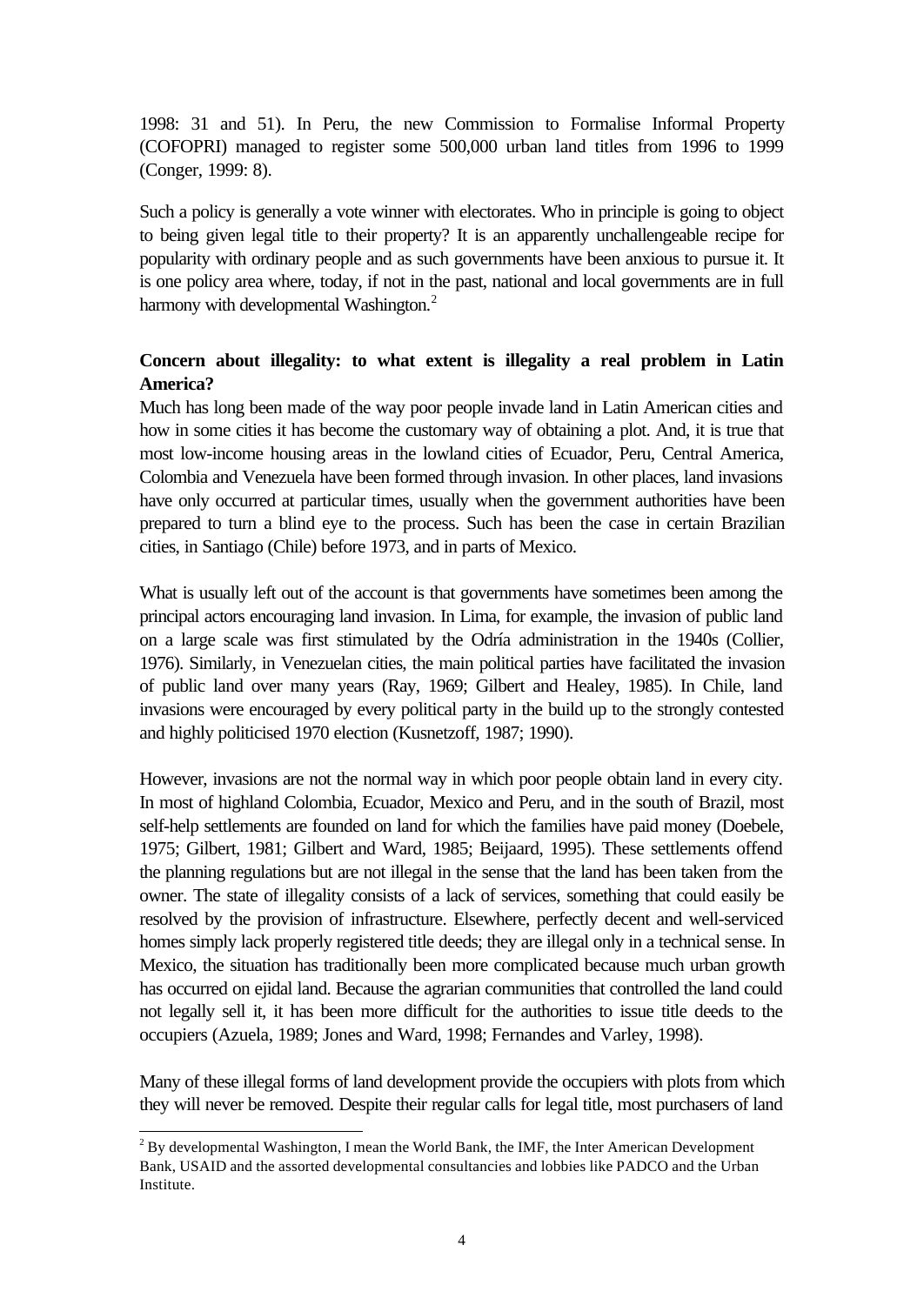in illegal subdivisions know perfectly well that they are the owners from the day that they pay their deposit to the illegal sub-divider. Such owners proceed with the building of their house unconcerned about the dangers of eviction. The occupiers of invaded land are less certain about their tenure rights but where they have the backing of powerful political patrons, they too know that they are safe. It is only settlements that threaten powerful vested interests, for example, because of their geographical proximity to elite residential areas, which are likely to be removed. Most of the notorious eviction programmes, in Caracas, Rio de Janeiro, Mexico City and Santiago de Chile, affected communities that were located close to the city centre or to elite suburbs (Coulomb and Sánchez, 1991; Dwyer, 1975; Hardoy and Satterthwaite, 1981; Scarpaci et al., 1988; Valladares, 1978). The other common denominator underlying evictions was that a military or authoritarian government was in power; over the years democratic governments have been more reluctant to send in the troops.

But, in practice, demolition has never been the norm. If it had been, the vast areas of informal housing that surround most Third World cities would not be there. Most governments leave self-help housing alone; they are more likely to service it than destroy it (Gilbert and Gugler, 1992). The reasons why are obvious. First, politicians need the electoral support of the poor, or at the very least, their acquiescence. Destroying self-help housing is likely to upset social stability. Second, self-help housing reinforces rather than undermines the idea of private ownership, fostering conservative values among the poor. Insofar as any land is actually stolen, it tends to be public rather than private land, and is rarely located in anything but undesirable areas.

### **The need for a land title**

Hernando de Soto is correct in believing that at times the lack of a legal title can inconvenience the poor. The occupants of newly formed settlements often feel insecure and even in long-established neighbourhoods, particular kinds of family may feel at threat without a formal title: female-headed households, immigrant communities, minority groups. Later, the lack of a legal title can complicate the process of buying and selling property and obtaining credit. No doubt, this partially explains why so many Latin American governments have mounted massive land-titling programmes (see below).

But, it is by now well recognised in the literature that security of tenure does not require the issue of full legal title (Durand-Lasserve, 1986; McAuslan, 1985; Fernandez and Varley, 1998). In practice the vulnerability of informal settlements varies considerably. It depends on a multitude of factors including the identity of the original owner, the location of the land, the alternative uses of the land, the nature of the government and whether or not an election is nigh.

As such, many argue that massive titling programmes are being conducted for reasons other than helping the poor. Titling programmes are popular because they constitute housing policy on the cheap; it is much less expensive to issue property titles than to provide settlements with services. Not only that but the authorities and the international agencies can actually make money from titling programmes. The World Bank long ago recognised that the profits made by a government agency could be used to finance other upgrading programmes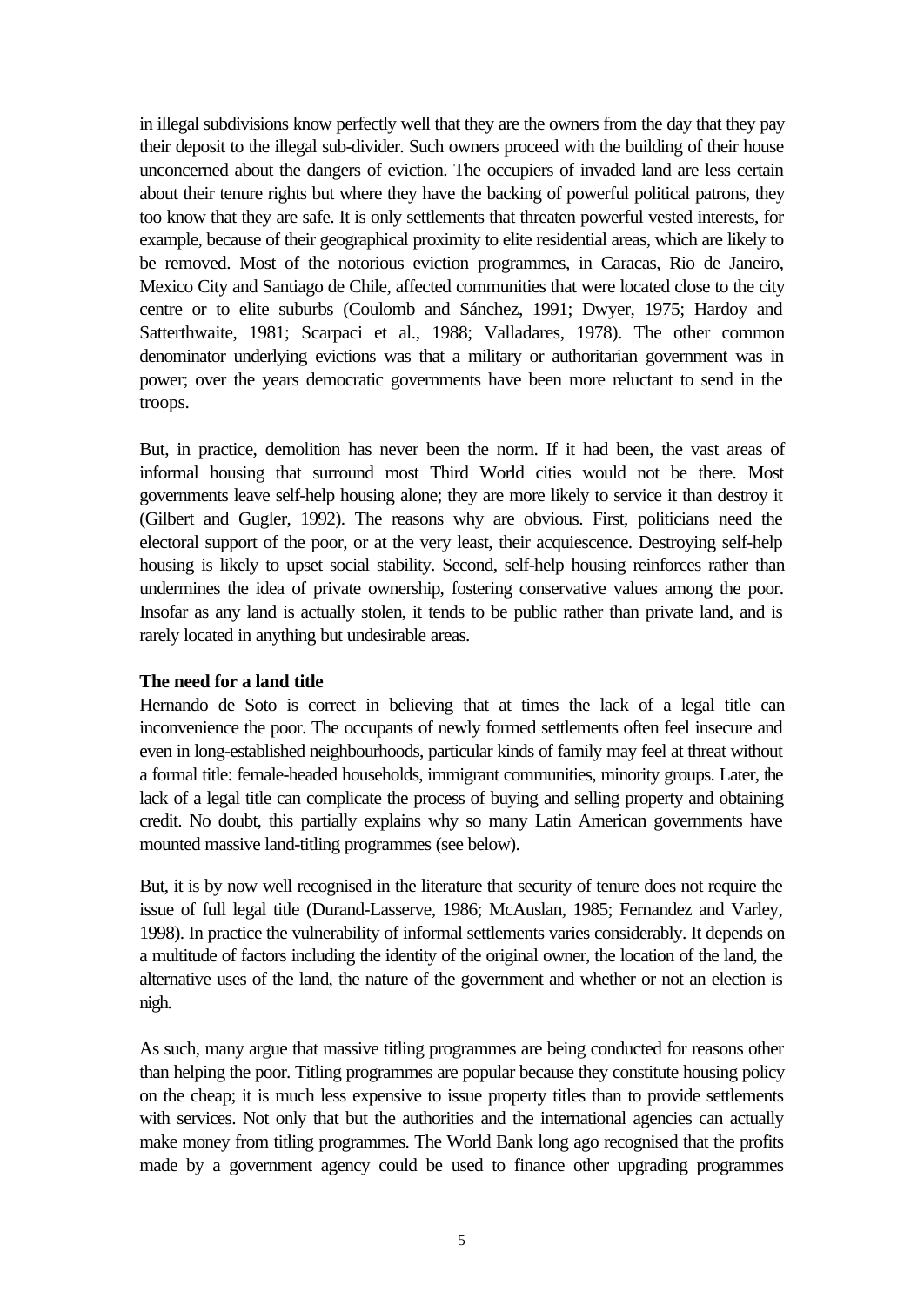elsewhere (McAuslan, 1985: 62). Indeed, many in Washington argue that the mass issue of legal titles is only justified if the beneficiaries are prepared to pay the full cost.

The problems come when the cost of titling is high. In Guayaquil, Lanjouw and Levy (1998: 47) find "that the estimated costs of obtaining a title represents, on average, 102% (s.d. 12.4) of household annual, per capita, consumption. Although the costs may be spread out over time, the clearly represent a substantial expense for squatter households." If the poor understand what the real cost of obtaining legal title is likely to be and are able to refuse the option of buying a legal title, then there can be little objection. The parallel with the debate a bout charging for the installation of services is obvious.

However, whether the full costs of legalisation are made clear is less than obvious. Certainly, the granting of legal title may bring additional unexpected costs like property taxes (Ward, 1989; Durand-Lasserve, 1986). It may also raise the living expenses of others who are not direct beneficiaries, for example, tenants may be hurt by rents rising in legalised settlements. Legalisation may also create problems within the family, particularly for common-law or second wives (Varley, 2000). Some on the far left even argue that owners will lose out through rising property values, by opening up poor settlements to downward raiding from higher income groups (Burgess, 1982). But, in my opinion, the real problem in the debate about title deeds is whether issuing them actually makes much difference to the lives of the poor.

### **Legal title and housing improvement**

Does the issue of a legal title accelerate the process of housing improvement? In practice there is plenty of evidence that settlers improve their homes without possessing anything resembling a title deed (Payne, 1989; Razzaz, 1993; Varley, 1987). As Payne (1989: 44) puts it: "perceived security of tenure is more critical in releasing investment for housing consolidation than legal status as such, and clearly the provision of public utilities is regarded by residents as strong evidence that they are officially accepted and enjoy de facto security of tenure." The perception of security is the key and Razzaz (1993: 349) argues: "empirical evidence points to a continuum of security in illegal settlements that depends less on the exact legal status and more on occupants' perceptions of the probability of eviction and demolition (enforcement); as well as the availability of services and passage of time." In Guayaquil, Lanjouw and Levy (1998: 1) "find that informal sources of property rights confer many of the same advantages as formal rights. Thus, as a policy matter, it is not possible to assess the importance of formalizing rights without scrutinizing the other sources of rights available to owners." Even in the **barriadas** of Peru, legal tenure seems not to be critical: "Tenure matters, but for the average squatter with 10.4 years at a site the chance of eviction around Lima was known to be low" (Strassman, 1984: 747).

In settlements not threatened with removal, illegality seems to have little effect on the willingness of poor people to build (Varley, 1987). In the **pirate urbanisations** of Bogotá, security of tenure seems to be assumed from the start as settlers build homes when all they have is a receipt for their payments for the plot of land. The majority are prepared to build without holding title to their land. Insofar as they have doubts they are reassured when the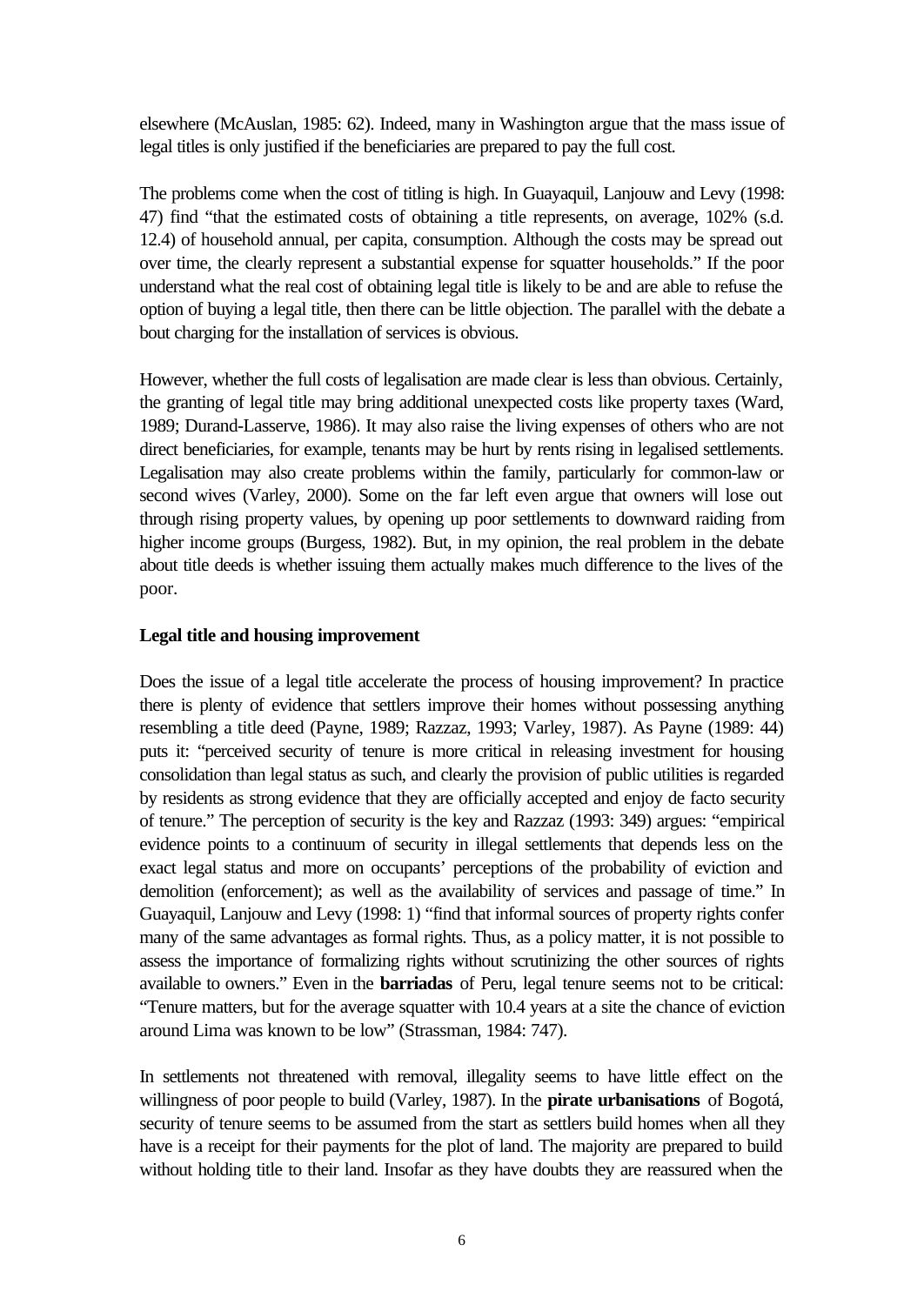authorities provide services to the settlement. Once water and electricity is available, there is no real barrier to self-help construction. Two- or three-storey buildings will appear despite the lack of a legal title (Skinner **et al.**, 1987: 236).

Although there is no doubt that legalisation is sometimes necessary to provide assurance to particularly insecure settlers, the direction of causality is often reversed. Not infrequently, it is housing investment that brings about the granting of legal title (Hirschman, 1984; Razzaz, 1993: 350).

Even where legal title has been granted, complementary measures are required to bring forth investment. Service provision has unleashed housing investment in Cartagena and Medellín (Colombia), Lima, Lusaka, Nairobi, Rawapindi and Tunis has been urban infrastructure. As Strassman (1984: 751) puts it: "infrastructure investment kindles employment and brings forth housing".

#### **Legal titling improves the functioning of the housing market**

According to de Soto (2000: 47): "any asset whose economic and social aspects are not fixed in a formal property system is extremely hard to move in the market." In my experience this is simply wrong. In Latin America, informal and illegal markets function effectively for a wide range of products, including invaded land, contraband imports, stolen goods and drugs. Illegality rarely stops a market developing; it merely affects the prices in that market. In the case of drugs illegality increases the transaction price; in the case of lowincome land, it reduces it.

In Bogotá, an active market for plots of land exists without a legal title being issued and similar kinds of market have developed in most poor countries. In Mexico, ejido land is sold despite the threat of legal sanction (Azuela, 1989; Gilbert and Ward, 1985; Varley, 1987). Even in settlements founded by invasions, land transactions occur. In Valencia, Venezuela, for example, most inhabitants in two invasion settlements had bought into the settlement: 23 per cent of the total settlers had bought a house, 32 per cent had bought a plot with shack and 11 per cent had bought an empty plot (Gilbert and Healey, 1985: 122).

In his normal contradictory way, de Soto recognises this fact. Why is a formal property title so important? Because with "no property to lose", sellers "are taken seriously as contracting parties only by their immediate family and neighbors. People with nothing to lose are trapped in the grubby basement of the precapitalist world" (de Soto, 2000: 56). They can buy and sell but at reduced prices. Despite these low prices, "the total value of the real estate held but not legally owned by the poor of the Third World and former communist nations is at least US\$8.3 trillion" (p. 35).<sup>3</sup> If a property market of such importance already exists, what is the point of having title deeds?

What title deeds do is to offer additional guarantees that increase the market price. The property price will rise for three reasons: because the transfer process is simplified; because

 $3$  How does he know that property is worth so much? Because it is easy to work out the real estate value of informal property: "You can ascertain their value simply by surveying the cost of the building materials and observing the selling prices of comparable buildings" (p. 31).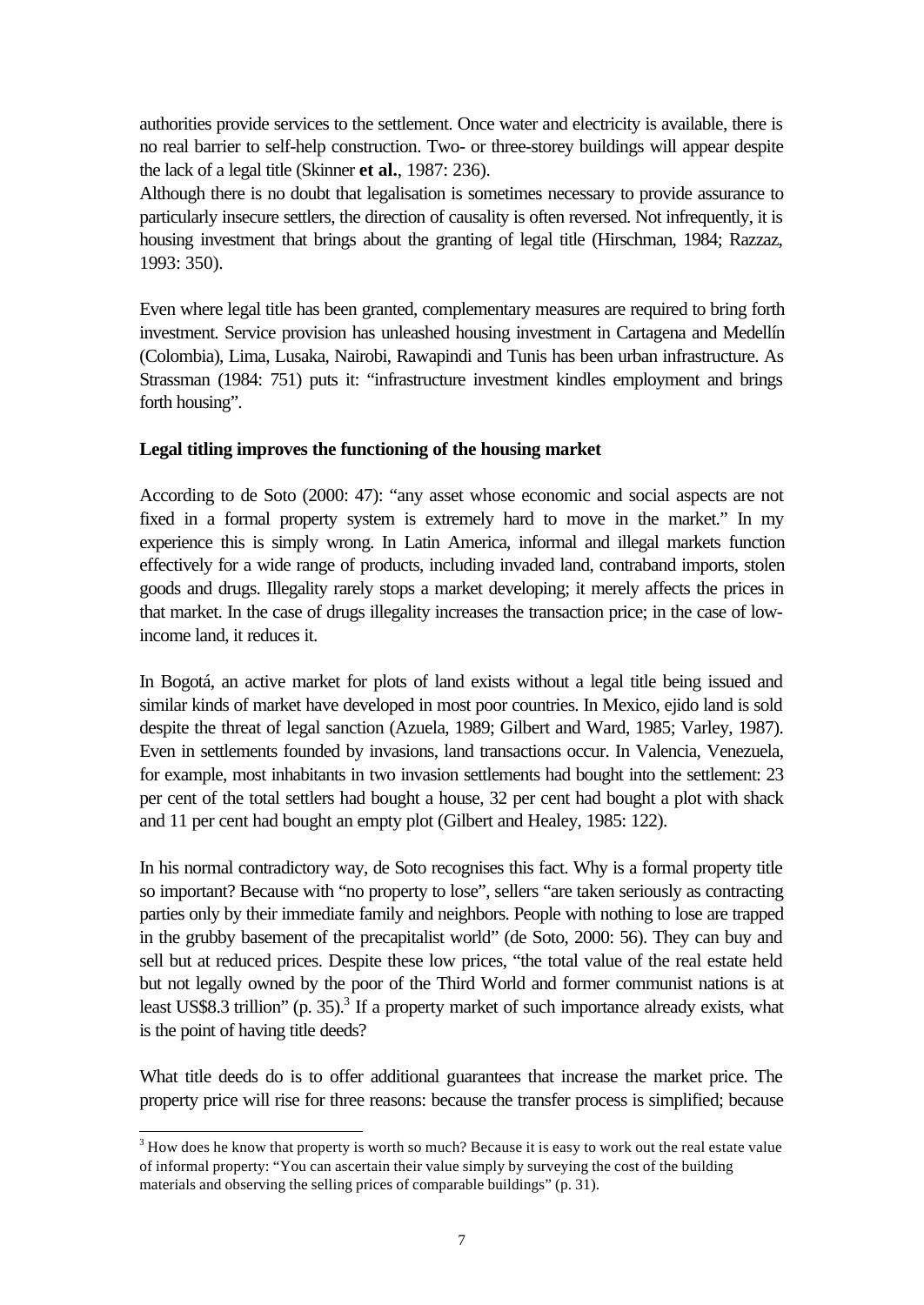the buyer has proof of ownership; and because the transaction can be facilitated by access to a formal loan. According to De Soto (2000: 46): "It is formal property that provides the process, the forms and the rules that fix assets in a condition that allows us to realize them as active capital."

The widespread availability of property titles in the many developed countries where "capitalism triumphs", has seemingly underpinned the development of an effective property market. However, it is important to note that where transaction costs are very high house sales are rare; Belgium for example has much lower rates of residential mobility for this reason. But, where transaction costs are reasonable, the formal market offers property owners a means of accumulating capital. In Britain, Saunders (1990: 117) argues that "home owners tend to buy in the first place out of financial considerations" and his calculations show that their judgement is correct. Similarly, in the United States, Rohe and Stewart (1996: 44) contend that homeowners "hope to build wealth through property appreciation" and Megbolugbe and Linneman (1993: 660) report that "about 80 per cent of Americans view owning a home as a good investment".

Of course, not every commentator is convinced that homeowners make money from their 'investment'. Timing is critical and home-ownership may well cost the unfortunate buyer a great deal of money in the short term. In the Netherlands, home prices plummeted in the early 1980s and in Britain the late 1980s was a very bad time to buy with a mortgage. The possibilities for accumulating capital are also highly dependent on location. While homes in some areas rise in value, others do not (Edel et al., 1984; Smith, 1987). Similar factors operate in Latin American cities. In Bogotá, Jaramillo and Parias's (1997) calculations show that the housing boom of the 1990s mainly benefited people living in the affluent north of the city. Even there, however, prices between 1989-96 were stable in real terms. Since then house prices have plummeted by around 40 percent. Like the stock market, buying property does not always yield profits even for the rich and middle class. The property market can be fickle.

The situation of the poor is identical insofar as the outcome of their housing 'investment' is unpredictable. They spend money on building and improving their home and do not know what price they will receive in return. However, homeowners in Bogotá believe that they are making an excellent investment (Gilbert, 1999). One declared that "buying any house in Bogotá is a good investment", another likened his house to a fruit tree; it needed care and harvesting.

My own view is that such owners are overoptimistic in their estimations. While I have no doubt that buying a home makes sense in a number of ways, and can help families financially, capital gains are not likely to be high. The reason why is simple. Research in Santiago, Chile, and Bogotá, Colombia, shows that owner families almost never move house and that the market for used housing is very limited. Very few low-income families move in Santiago even though they have formal title and the majority of houses have been built by the formal sector (Gilbert et al., 1993: 92; Richards, 1994: 136; Crespo, 2000; Pérez-Iñigo González, 1999). A survey conducted in Santiago in 1995 remarked on the extremely limited residential movement among the middle and lower classes and on the "virtual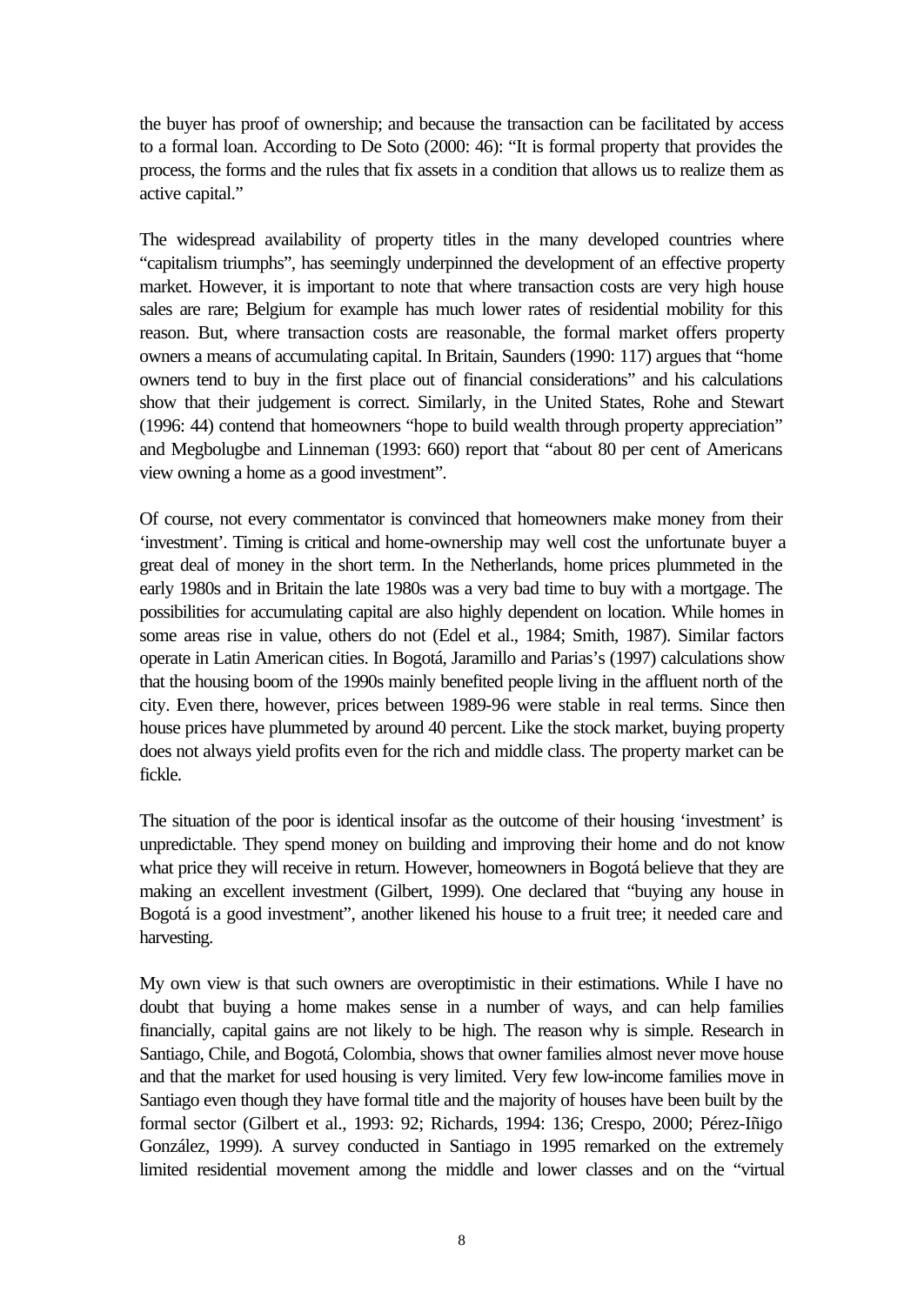absence of a housing market" (Cade Consultores, 1995: 2). Although a considerable number of families would like to move, most people seemingly remain in the accommodation 'for ever'. Indeed, the problem had become so severe by the middle 1990s, that the government of Eduardo Frei introduced a special programme to encourage housing mobility (Held, 2000; Pérez-Iñigo, 1999; Almarza, 1997; 2000).

The mobility of owners in consolidated low-income settlements in Bogotá is also extremely limited. The average tenure of owners living in four settlements more than twenty years old was 19 years (Gilbert, 1999). This average, of course, is an underestimate of residential stability insofar as most of the families will continue to live in the same dwelling, perhaps for many years. Only four owners, out of 276, had moved into the settlement during the last year and only 14 had moved in during the last five years. Similar signs of immobility are found in Caracas and Mexico City (Gilbert et al., 1993) and the World Bank Housing Indicators Study shows that by international standards mobility within the large cities of Latin America mobility is very limited (Persaud, 1992: 46-7).

Despite poor homeowners possessing title deeds, the market is extremely flat and possibly dead. This is true even in cities where land and housing markets are very buoyant in high income and in commercial areas. You cannot accumulate capital if there is no market in which to trade your asset. If title deeds are not the problem, what is?

### **Does legal title improves poor people's access to formal finance?**

The sale of property in self-help settlements can be quite common even when 'owners' lack legal title and have 'stolen' the land. The problem with self-help settlements is not the lack of a market but the limits to it. Many buy and sell plots of land, shacks and even two room houses. What is uncommon is to find cases of households buying two or three storey homes in these settlements. You don't need much money to buy a shack but you need a lot to buy a two- to four-storey house. In the low-income areas of Bogotá owners of such homes were asking between US\$20,000 and US\$50,000 in the summer of 1997. The reason why there were few sales is that no one could afford to buy them. Self-help home-owners can sell quality homes only with great difficulty and/or at a very low price (Gilbert, 1999).

According to de Soto, possession of a legal title should remove this problem by unleashing a flood of formal financing. Support for this belief comes from experience in the United States where "the single most important source of funds for new businesses ... is a mortgage on the entrepreneur's house" (de Soto, 2000: 6). Banks will lend to the poor because they now have a property title to lend against. They have something that they can repossess in the case of default. Lanjouw and Levy (1998: 45) agree: "just as transfer uncertainty limits a household's ability to sell its property, it limits a bank's ability to repossess property, lowering the value of property as a collateral asset."

a) **Bankers and slums:** My evidence from Bogotá, fully supported by studies from other parts of the world, suggests that possession of a legal title makes little or no difference to the availability of formal finance. In Turkey, Ozuekren (1998: 11) recognises that "there are very few opportunities for households to obtain homeowner loans from financing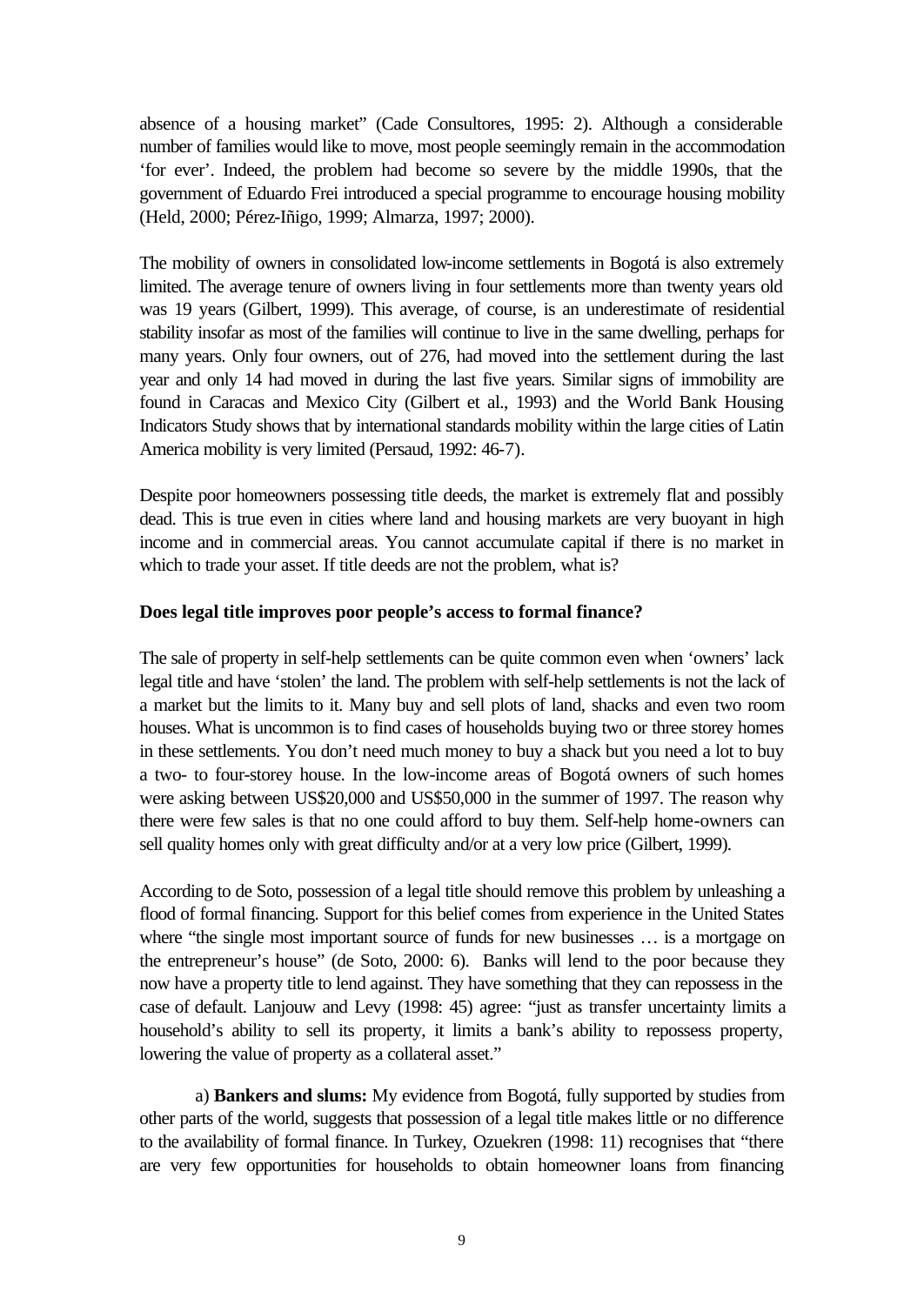institutions". Mexico's "sophisticated housing finance system" also has a poor track record in terms of progressive options and community-based finance (Siembada and López, 1998: 22) and experience in recent years in South Africa has been very similar (Bond and Tait, 1997; Goodlad, 1996; Tomlinson, 1998). Even the World Bank and the Inter-American Development Bank recognise how difficult it is to reach poorer families (Rojas, 1995; World Bank, 1993: 121). Even government efforts to lend to the poor have proved an embarrassing failure with most funds ending up in the hands of middle-income groups or favoured labour groups (Bhattacharya, 1990; Daniere, 1999; Laun, 1976; Persaud, 1992; Rakodi, 1995; Struyk, 1989; Datta and Jones (eds.), 1998).

Formal financial systems face various difficulties in reaching the poor. "Regulations governing mortgage lending are usually biased toward completed owner-occupied housing, making it unattractive or impossible for financial institutions to lend for the purchase of rental or condominium housing, or for house improvements or unfinished core houses on serviced sites" (World Bank, 1993: 118). In addition, "mortgage lenders have difficulty verifying self-employed income and developing an accurate estimate of self-employed income from analysis of tax returns" (Ferguson, 1999: 187) In Bogotá, few lending institutions have rules that can deal with independent workers. Lending procedures are based on the need for potential borrowers to be able to demonstrate that they have a regular income. Of course, few independent workers are able to do this. In addition, lenders lack confidence in poor people repaying their loans and the final straw is the low profitability of lending to the poor (UNCHS, 1996: 370).

In Bogotá, perhaps the most serious problem facing formal lenders is not the lack of legal title so much as the nature of the property on which the poor wish to borrow money. Colombia's savings and loans corporations have strict rules about the kinds of building and area on which they will advance loans. Even the socially progressive Colmena 'red-lines' certain areas of Bogotá.<sup>4</sup> Those who live in what are considered to be risk zones will not get loans. If the lender has doubts about the value of the property, it matters little that the evidence suggests that poor families can be extremely reliable in repaying loans.<sup>5</sup>

Even micro-lending programmes have failed to make much impression on the poor's need for housing finance (Almeyda, 1996). Micro-finance has tended to follow the practice of the Grameen Bank and built up the lending portfolio on the basis of frequent small loans; an approach that is more difficult in the case of housing which requires much larger sums of money. Even when cooperatives are prepared to finance low-income housing their programmes are severely limited by financial constraints and by their preference for funding

<sup>4</sup> Colmena is the CAV that has done most to extend credit facilities to the poor (Vejarano, 1997). Nevertheless, Colmena has real problems lending to self-help areas. It has a list of settlements in Bogotá ineligible for loans, principally because of the severity of the inclines on which they are built. Many of the low-income settlements are located in just this kind of area.

 $<sup>5</sup>$  In any case, the major problem with most Colombian institutions' mortgage portfolios is the money</sup> owed by 700,000 middle-income families.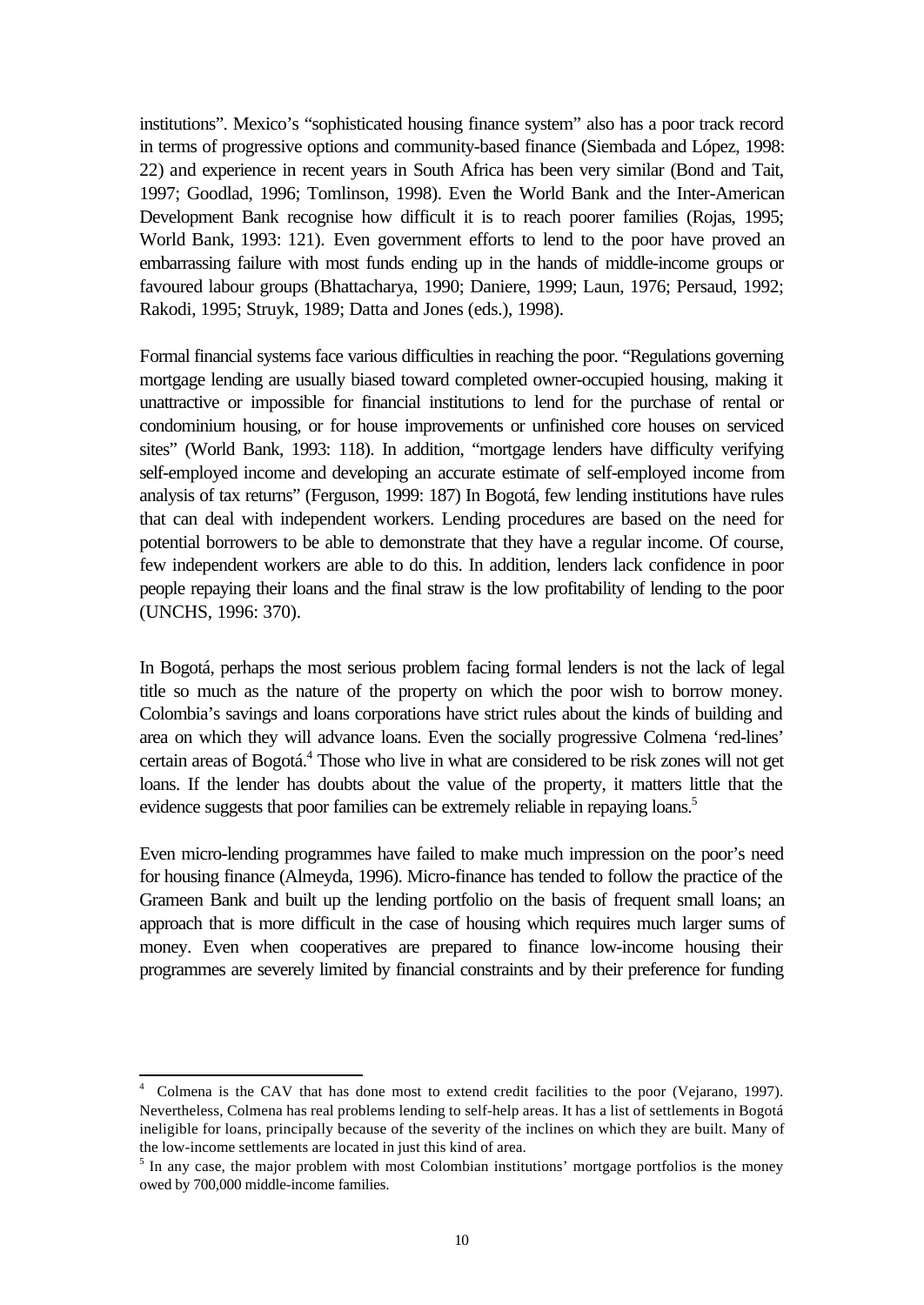housing construction (Avila, 1995: 26).<sup>6</sup> None lend for either upgrading or for the purchase of used housing, seemingly a worldwide problem (Ferguson, 1999).

b) **Do the poor want to borrow?** If the banks are reluctant to lend to the poor, it is less than certain that the latter want to borrow. Certainly among the recipients of housing subsidies in South Africa, those "who said they did not want a mortgage loan outnumber those who did by three to one" (Tomlinson, 1999: 1357). Perhaps, as the World Bank admits (2000: 74-5): "Poor people are often discouraged and simply do not seek loans since they believe that they will be denied credit or will not be able to fulfil bank requirements." But, this reluctance may be due primarily to fear of what might happen if they cannot pay back the loan. For many very poor families, repaying a loan is a burden that may endanger the household's whole financial viability. As Rogaly and Johnson (1997: 119) put it: lending "can harm as well as enable poor people. Financial relationships, especially those of debt, are one way in which the powerlessness of groups of poor people is entrenched."

Admittedly, recent experience in Lima suggests that titling can lead to an increase the incidence of formal sector loans. According to the local land-titling agency, some 45,000 families in Lima had taken out loans guaranteed by their property out of a total of 300,000 new title-holders (Conger, 1999). But, if that is the case then Lima appears to be a very different city from Bogotá where many fewer families seem prepared to borrow against the title of their house and where lending agencies seem to be less convinced of the virtues of land titles (Gilbert, 2000).

Most poor families build and improve their housing using personal savings and loans from informal sources (Boleat, 1985; Renaud, 1987; World Bank, 1993; Macaloo, 1994; Napier, 1999; Ozuekren, 1998; UNCHS, 1996). Such informal sources "include individual and group savings, windfalls, fabrication of their own building materials, sweat equity, small loans from neighbourhood money lenders, barter arrangements and communal self-help, and remittances from family living abroad. These funding sources share a common problem. They dribble in unevenly and, often, slowly because they remain unconnected to formal institutions and markets. The overall result is that much of the built environment in cities improves unevenly and slowly" (Ferguson, 1999: 189).

Ironically, the largest property loans made in Bogotá's low-income areas are those that finance the purchase of land. These are unsupported by any sort of collateral or property title and are provided by illegal sub-dividers. Sub-dividers tend to sell plots on the basis of a down-payment of 10% with the remainder payable in monthly instalments over the next three or four years (Gilbert and Ward, 1985). In a survey in four older settlements that I conducted in 1997, most of the families that had occupied an empty plot received informal financing through the illegal sub-divider (table one). Very few of the 33 buyers of empty plots who participated in the survey had paid the whole amount in cash. Of the 29 who

<sup>&</sup>lt;sup>6</sup> In Bogotá, institutions such as FENAVIP (National Federation of Popular Housing), SERVIVIENDA, Association for Popular Housing (AVP), Compartir and FEDEVIVIENDA do operate in the housing field and were responsible for the production of around 30,000 housing units between 1990 and 1996 (Vejarano, 1997).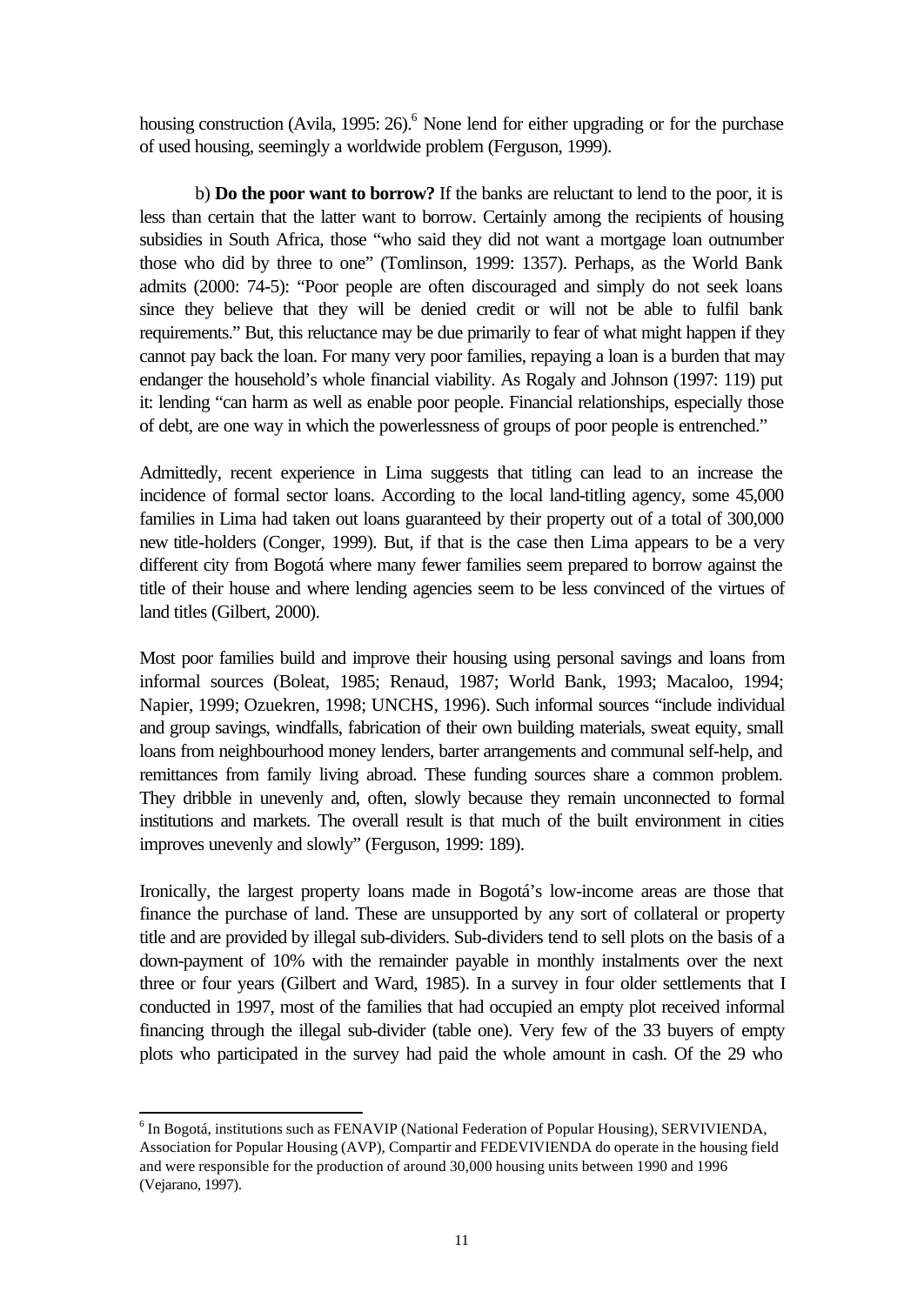provided details 75% had paid a deposit and the rest over time. Of the remainder, only 3 said that they had paid the whole sum in one payment.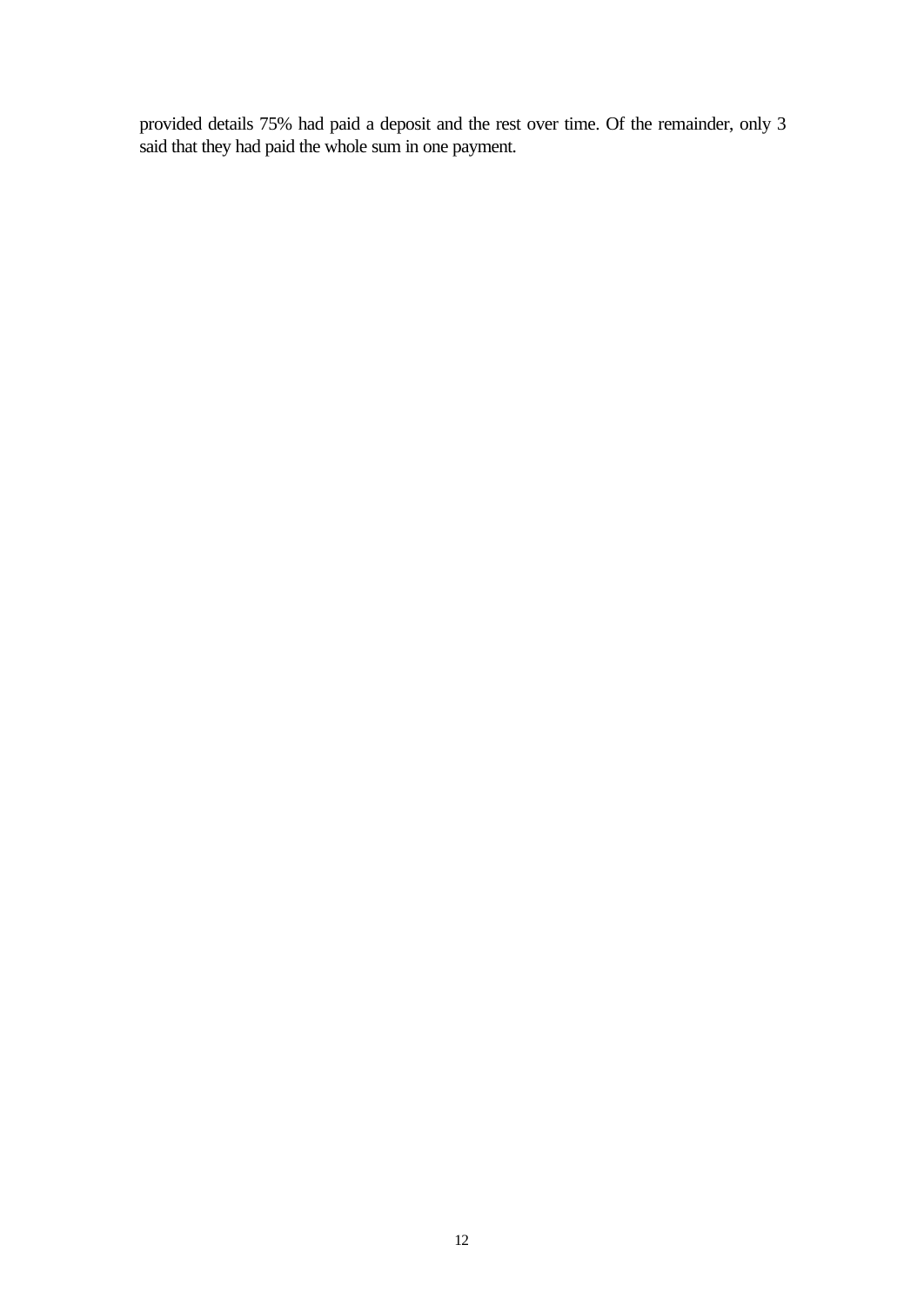| <b>Source of finance</b>   | <b>Number</b> |
|----------------------------|---------------|
|                            |               |
| Inherited plot             | 2             |
| Paid with cash or savings  |               |
| Cesantía or loan from work | 11            |
| Sold plot or house         |               |
| Family loan                |               |
| Credit from sub-divider    | 21            |
| Don't know                 |               |
| Total replies (households) |               |

# **Table one FINANCING PURCHASE OF THE PLOT**

Source: Bogotá survey

In Bogotá, the limited number of households that had bought a house rather than a plot had never used formal finance mechanisms (Table two). Insofar as credit of any kind was involved there were two common forms. One was that the vendor would provide the finance by allowing the purchase to be completed in instalments. The second kind of informal credit was a loan from the extended family or friends of the home purchaser or improver.

**Table two FINANCING THE PURCHASE OF A FINISHED OR SEMI-FINISHED HOUSE**

| <b>Source</b>                          | Self-help<br>settlements | <b>Formal</b><br>settlements | <b>Total</b>                |
|----------------------------------------|--------------------------|------------------------------|-----------------------------|
|                                        |                          |                              |                             |
| Formal loan                            |                          |                              |                             |
| Cesantía                               |                          | 5                            |                             |
| Inheritance                            | 4                        |                              |                             |
| Swopped other property, business, etc. | 2                        |                              | $\overline{2}$              |
| Credit from owner                      | 3                        |                              | 4                           |
| Sold other house/land                  | 3                        |                              | 3                           |
| Family loan                            |                          |                              | $\mathcal{D}_{\cdot}$       |
| Debts/lottery                          | $\overline{2}$           |                              | $\mathcal{D}_{\mathcal{L}}$ |
| Own savings entirely                   |                          | ∍                            |                             |
| <b>Total replies (households)</b>      | 20(13)                   | 16(13)                       | 36 (26                      |

Source: Bogotá in-depth survey

The informality of the financing of purchase in the informal settlements was mainly due to the lack of any real alternative, although it is also true that few of the transactions required a great deal of finance. Most of the homes purchased were in a semi-finished state, indeed,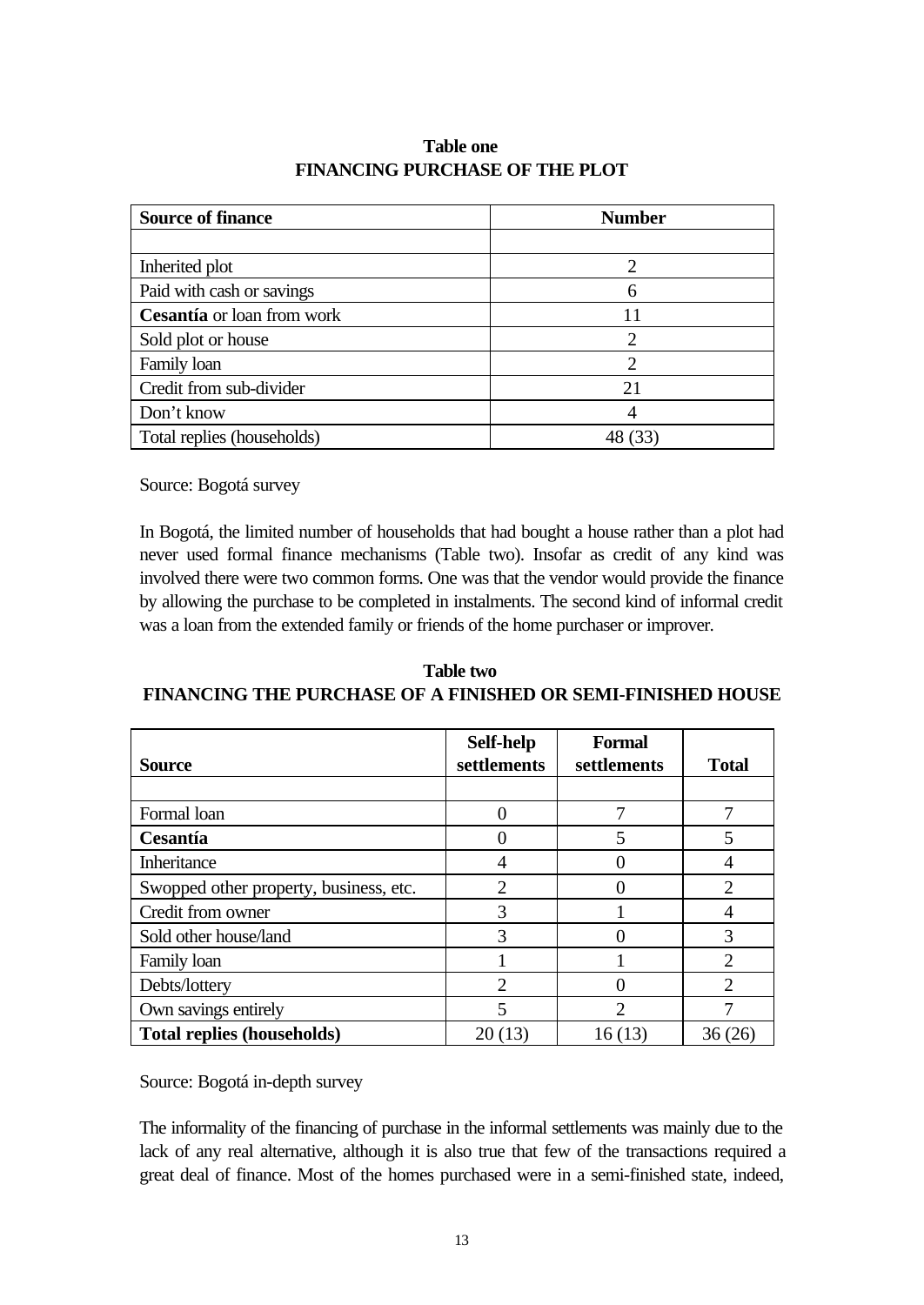only 7% were living in a house in the same state as they had bought it. Even this group were often living in very modest structures.

In short, therefore, the largest loans in Bogotá are made when there is no semblance of legality and when families have acquired a title deed they borrow little or nothing through formal financial institutions. Their sources of credit would be much the same without a title deed.

## **Legal title stimulates the rental housing market?**

According to Lanjouw and Levy (1998: 3-4) owners in self-help areas of Guayaquil are deterred from becoming landlords by their lack of a legal title. "Having strong nontransferable rights improves a household's ability to transact by lowering the likelihood that difficulties are encountered in trying to reclaim property from a renter after the period of the rental contract." In Valencia, Venezuela, in the 1970s a similar tendency was apparent. Owners feared renting out property to tenants in case the tenants made a claim to the house. To avoid this problem, landlords only rented to illegal immigrants, the latter would not dare to make a claim to the house in case they were deported (Gilbert and Healey, 1985).

But fear of the law does not seem to deter most landlords from following practices that could lead to legal sanction. In Latin American cities, very few landlords issue written contracts (Gilbert et al., 1993; Gilbert and Varley, 1991). Few know what the rental legislation says and even fewer obey it. Even de Soto (2000: 21) admits that illegal renting. According to him, in Brazil, "there are no rent controls in the favelas; rents are paid in US dollars, and renters who do not pay are rapidly evacuated." If the evidence is that landlords are such mavericks, why does de Soto argue that they will not rent unless they have a legal title?

Rental housing in most low-income areas develops well before land titles are given out. Landlord-tenant relations seem to operate largely outside the formal requirements of the law. Arguably, this constitutes little in the way of problems because the rental market seems to function reasonably well. There are excesses on both sides but no doubt some landlords and some tenants would misbehave even if they had signed a formal rental agreement. The fact that legal titles are rather thin on the ground in West African and Indian cities but the majority of families rent accommodation suggest that the issue of legal title does not make much difference to the average landlord. It is unlikely that landlords would get much formal credit to expand their rental housing stock even if they had a title.

# **CONCLUSION**

Most urban families in Latin America are glad to receive a title deed. It is this popularity that explains why so many governments have taken up this housing option. No doubt governments are also attracted to this approach because it is cheap, particularly when the poor are prepared to pay the costs or will start to pay property taxes once they receive their title deed.

Nor do I believe that poor families face many dangers by being offered title deeds. There is unlikely to be much 'down-raiding' and, even if there were, some poor families would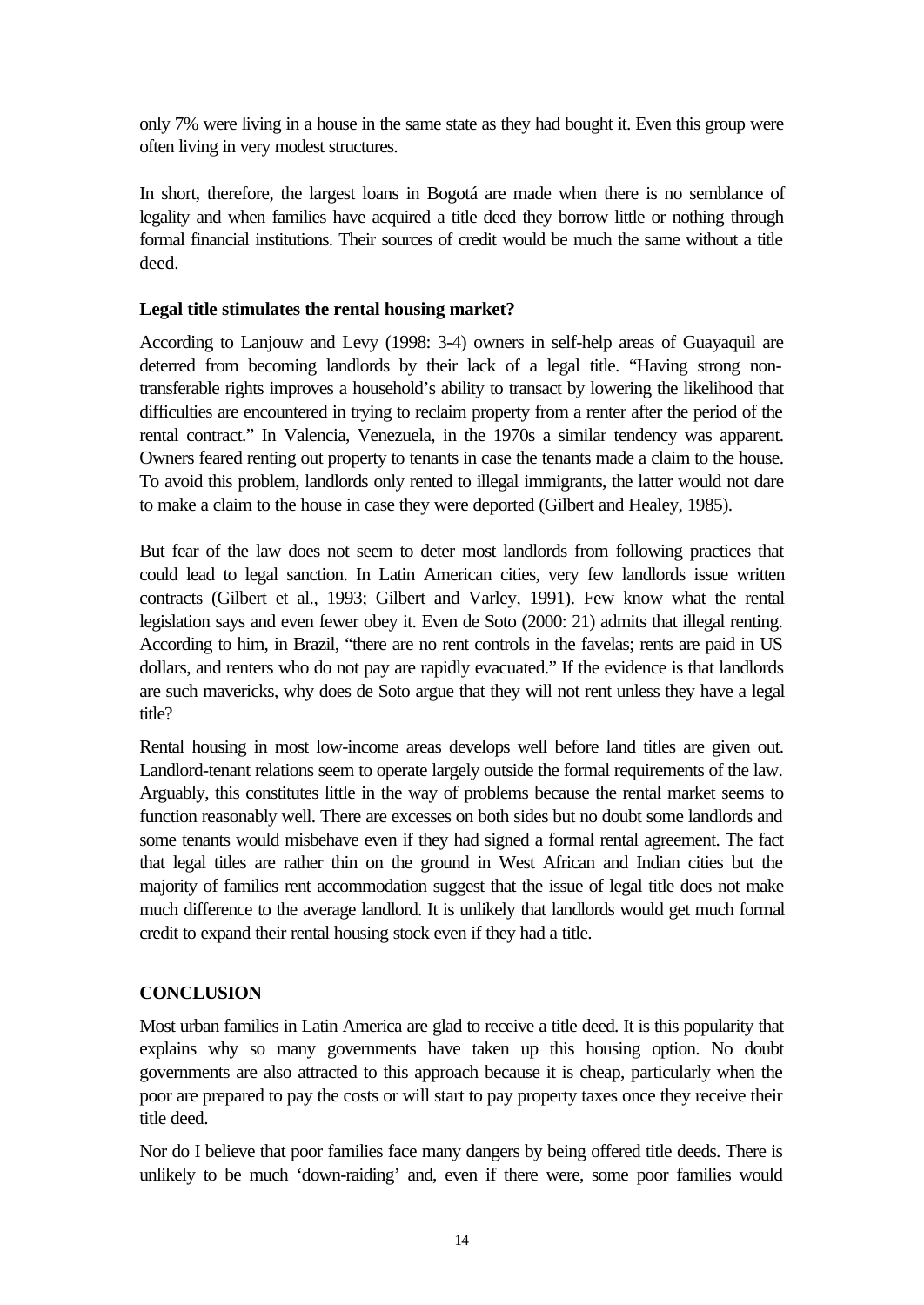appreciate being given the opportunity to make capital gains. In Africa, parts of Asia and even in rural Latin America, the situation may be different particularly when customary rights are overridden by a new commercial logic. But in urban Latin America title deeds cannot a great deal of harm.

But, if I am little concerned about the dangers of title deeds, I am worried about the rhetoric of Hernando de Soto and his advocacy of the supposed advantages of legalisation. In Bogotá's self-help settlements, property titles seem to have brought neither a healthy housing market nor a regular supply of formal credit. The uncomfortable truth is that in practice, granting legal title has made very little difference.

If granting legal title has made little difference, then, why worry about de Soto? The answer is that de Soto is dangerous insofar as he is conjuring up a myth about popular capitalism. He is fanning the delusion that anyone, anywhere, can become a fully-fledged capitalist. Although he offers little or no empirical evidence in support of his assertion, that has not stopped Washington from, once again, rallying to his call. The danger inherent in his myth is that it will persuade policy makers that they need to do little more than offer title deeds and then leave the market to do everything else. The market will provide services and infrastructure, offer formal credit and administer the booming property market. In the process every household will get to own their own home and even make money from it. A form of utopia is nigh.

It is my belief that, even in the unlikely event that the property market were to flourish, there is little reason to believe that the poor would be major beneficiaries. Successful estate agents always claim that the three secrets of high property values are 'location, location and location'. The consolidated self-help settlements of the poor are rarely recognised as desirable locations. As such, the promise of property wealth is as mythical to them as it is to the low-income families of Boston (Edel et al., 1984). Those who make money from property are likely to be mainly drawn from the ranks of the middle class; those who make the real money tend to be the really affluent.

Thus, without wishing to deny the advantages that the poor can derive from homeownership in a self-help suburb, de Soto's argument is dangerously flawed. Were anyone else to have made the same argument it might have been better to ignore it. But because de Soto is a big name, his message will be taken up by some powerful people. As such, the argument needs to be shown up for what it is. Instead of offering an answer to the mystery of capital, he is generating a myth about capitalism based on a populist dream.

#### **REFERENCES**

Almarza Alamos, S. (1997) Financiamento de la vivienda de estratos de ingresos medios y bajos: la experiencia chilena, **CEPAL Serie Financimiento del Desarrollo** 46.

Almeyda, G. (1996) **Money Matters: reaching women microentrepreneurs with financial services**, UN Development Fund for Women and IADB.

Avila, G. (1995) 'La paradoja del sistema financiero de la vivienda popular', in Barrio Taller **Práctica Barrial: una mirada a la periferia**, Documentos Barrio Taller, 24-29.

Azuela, A. (1989) **La ciudad, la propiedad privada y el derecho**, El Colegio de México.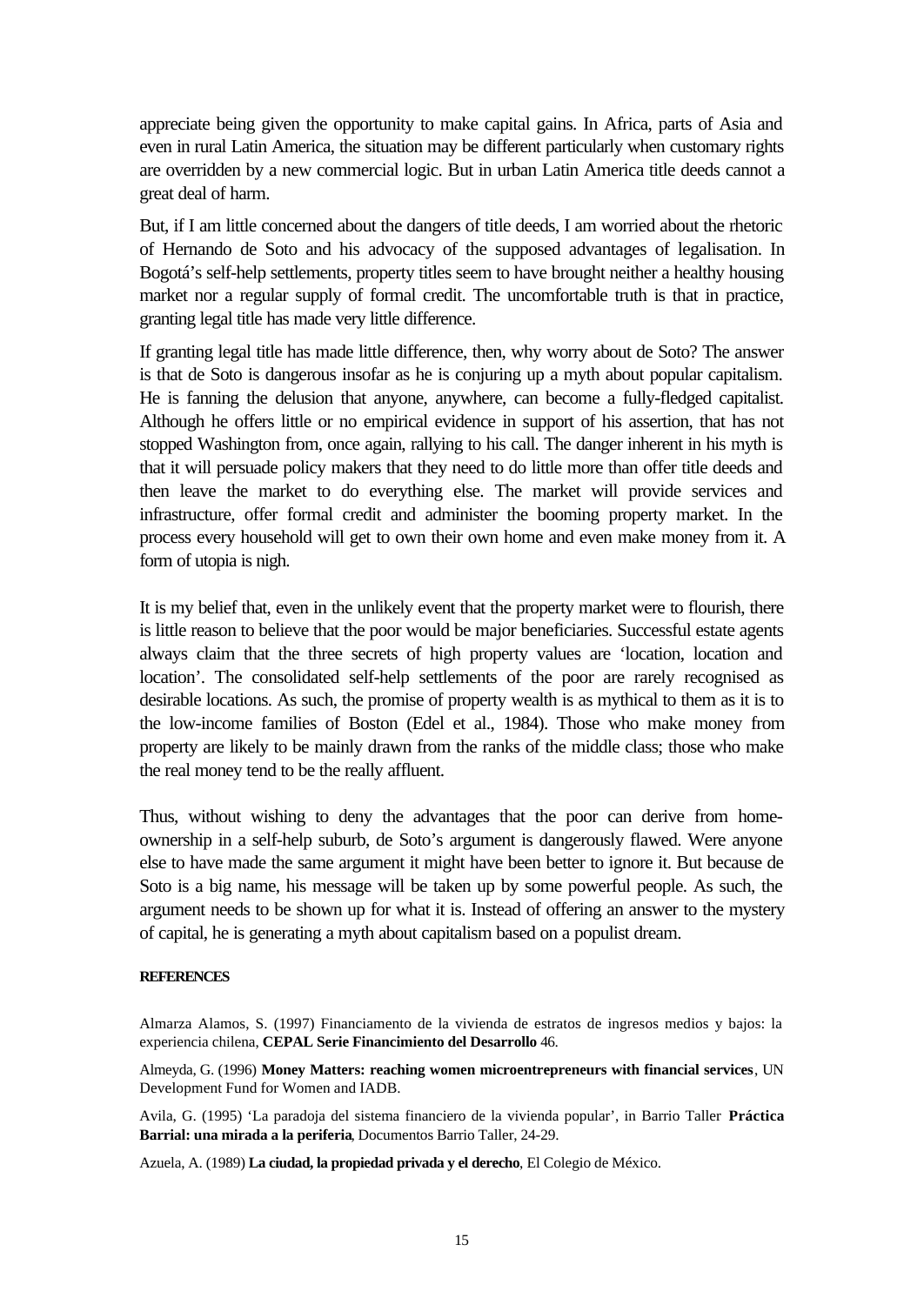Beijaard, F. (1995) 'Rental and rent-free housing as coping mechanisms in La Paz, Bolivia', **Environment and Urbanization** 7, 167-82.

Bertaud, A. and Renaud, B. (1994) Cities without land markets: lessons of the failied socialist experiment, **World Bank Discussion Paper No. 227**, Washington DC.

Bhattacharya, K.P. (1990) 'Housing in India - observations on the government's intervention policies', in Shidlo, G. (ed.) **Housing policy in developing countries**, Routledge, 67-103.

Boleat, M. (1985) **National housing finance systems: a comparative analysis**, Croom Helm.

Bond, P. and Tait, A. (1997) 'The failure of housing policy in post-apartheid South Africa', **Urban Forum** 8, 19-41.

Bromley, R. (1990) 'A new path to development? The significance and impact of Hernando de Soto's ideas on underdevelopment, production, and reproduction', **Economic Geography** 66, 328-48.

Burgess, R. (1982) 'Self-help housing advocacy: a curious form of radicalism. A critique of the work of John F.C. Turner', in Ward (1982), 56-98.

CADE Consultores Ltda. (1995) Diagnóstico estudio mercado secundario habitacional: Informe final, Santiago.

Chile, MINVU (1990) **Memoria 1973-1989**, Santiago.

Collier, D. (1976) **Squatters and oligarchs: authoritarian rule and policy change in Peru**, Johns Hopkins University Press.

Conger, L. (1999) 'Entitled to prosperity', **Urban Age**, Fall 7-10.

Coulomb, R. and Sánchez, C. (1991) **¿Todos proprietarios? Vivienda de alquiler y sectores populares en la Ciudad de México**, CENVI, Mexico City.

Crespo, G., Gross, P., Hernández, M., Trucco, C. and Sugranyes, A. (2000) **Consulta sobre la política habitacional en Chile: informe final**, Oficina de desarrollo urbano para Sur América, Rudo, USAID. Santiago.

Daniere, A.G. (1999) 'More and better credit: housing policy reform in Bolivia', **International Planning Studies** 4, 29-52.

Datta, K. and Jones, G.A. (eds.) (1998) **Housing and finance in developing countries**, Routledge.

De Soto, H. (1989) **The other path**, I.B. Taurus.

De Soto, H. (2000) **The mystery of capital**, Basic Books.

Doebele, W. (1975) The private market and low-income urbanization in developing countries: the 'pirate' subdivision of Bogotá, **Harvard University, Department of City and Regional Planning Discussion Paper** D75-11.

Durand-Lasserve, A. (1986) **L'exclusion des pauvres dans les villes du tiers-monde**, L'Harmattan.

Dwyer, D.J. (1975) **People and housing in Third World cities**, Longman.

Edel, M., Sclar, E.D. and Luria, D. (1984) **Shaky palaces: home ownership and social mobility in Boston's suburbanization**, Columbia University Press.

Ferguson, B. (1999) 'Micro-finance of housing: a key to housing the low or moderate-income majority?' **Environment and Urbanization** 11, 185-99.

Fernandes, E. and Varley, A. (eds.) (1998) **Illegal cities: law and urban change in developing countries**, Zed.

Gilbert, A.G. (1981) 'Pirates and invaders: land acquisition in urban Colombia and Venezuela', **World Development** 9, 657-678.

Gilbert, A.G. (1999) 'A home is for ever? Residential mobility and home ownership in self-help settlements', **Environment and Planning A**, 31, 1073-91.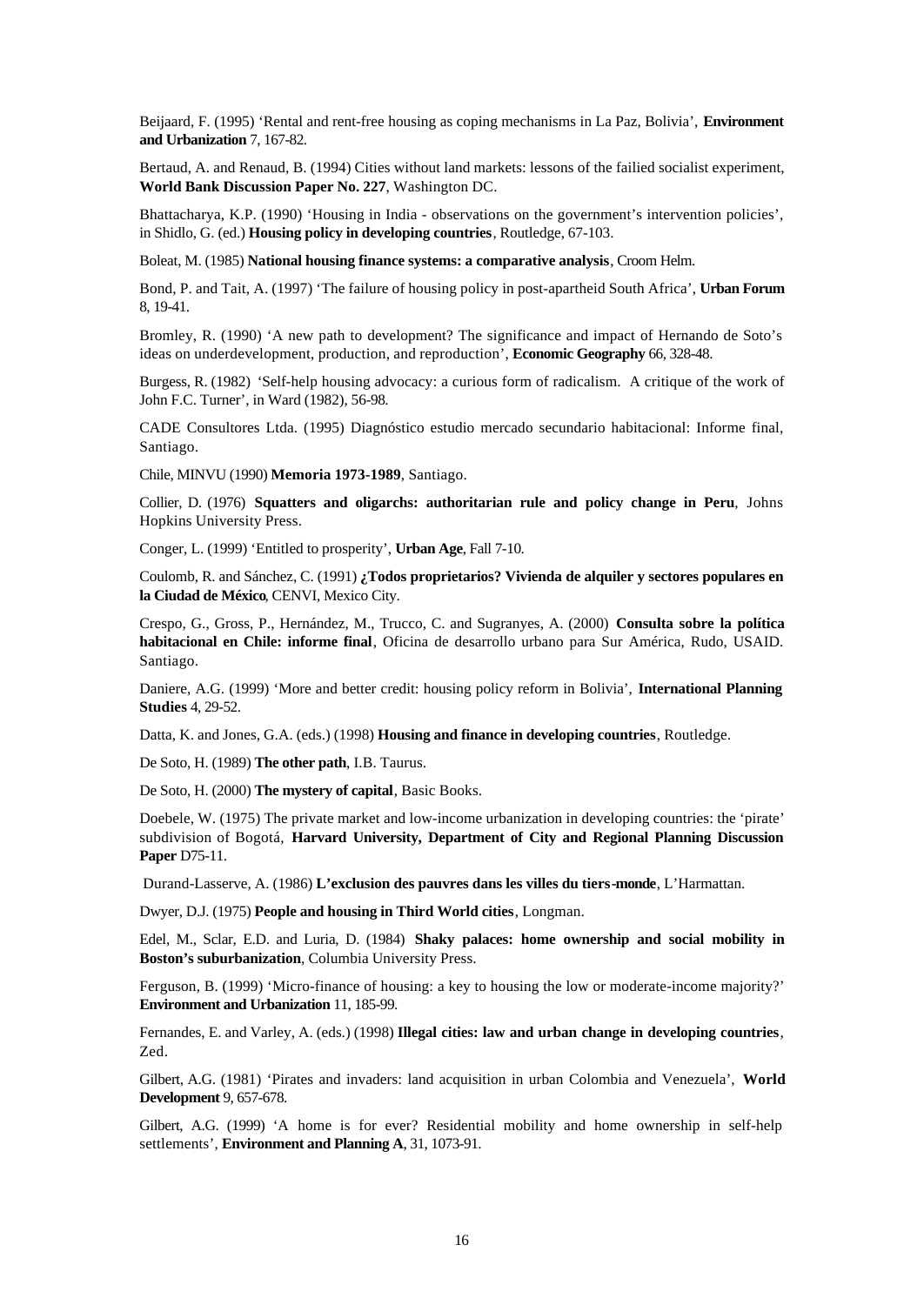Gilbert, A.G. (2000) 'Financing self-help housing: evidence from Bogotá, Colombia', **International Planning Studies** 5, 165-90.

Gilbert, A.G. and Gugler, J. (1992) **Cities, poverty and development: urbanization in the Third World**, Oxford University Press (second edition).

Gilbert, A.G. and Healey, P. (1985) **The political economy of land: urban development in an oil economy**, Gower Press.

Gilbert, A.G. and Ward, P.M. (1985) **Housing, the state and the poor: policy and practice in three Latin American Cities**, Cambridge University Press.

Gilbert, A.G., Camacho, O.O., Coulomb, R. and Nechochea, A. (1993) **In search of a home: rental and shared housing in Latin America**, UCL Press.

Goodlad, R. (1996) 'The housing challenge in South Africa', **Urban Studies** 33, 1629-45.

Grimes, O. (1976) **Housing for low-income urban families: economics and policy in the developing world**, Johns Hopkins University Press.

Hardoy, J.E. and Satterthwaite, D. (1981) **Shelter: need and response - Housing, land and settlement policies in seventeen third world nations**, Wiley.

Held, G. (2000) Políticas de viviendas de interés social orientadas al mercado: experiencias recientes con subsidios a la demanda en Chile, Costa Rica y Colombia, **CEPAL Serie Financiamiento del desarrollo** 96.

Hirschman, A.O. (1984) **Getting ahead collectively: grassroots experiences in Latin America**, Pergamon Press.

Hoffman, M.L., Walker, C., Struyk, R.J. and Nelson, K. (1991) 'Rental housing in urban Indonesia', **Habitat International** 15, 181-206.

Jaramillo, S. and Parias, A. (1995) Exploración sobre el mercado de vivienda en alquiler en Bogotá, Informe Final.

Jones, G.A. and Ward, P.M. (1998) 'Privatizing the commons: reforming the ejido and urban development in Mexico', **International Journal of Urban and Regional Research** 22, 76-93.

Kusnetzoff, F. (1987) 'Urban and housing policies under Chile's military dictatorship 1973-1985', **Latin American Perspectives** 53, 157-86.

Kusnetzoff, F. (1990) 'The state and housing in Chile - regime types and policy choices', in Shidlo, G. (ed.) **Housing policy in developing countries**, Routledge, 48-66.

Lanjouw, J.O. and Levy, P.I. (1998) Untitled: a study of formal and informal property rights in urban Ecuador, Yale University, **Economic Growth Center Discussion Paper** No. 788.

Laquian, A. A. (1977) 'Whither Site and Services?' in **Habitat 2**, 291-301.

Laun, J.I. (1976) 'El estado y la vivienda en Colombia: análisis de urbanizaciones del Instituto de Crédito Territorial en Bogotá', in Castillo, C. (ed.) **Vida urbana y urbanismo**, Instituto Colombiano de Cultura, 295-334.

Macaloo, G.C. (1994) The changing nature of financing low-income urban housing development in Kenya, **Housing Studies** 9, 281-300.

McAuslan, P. (1985) **Urban land and shelter for the poor**, Earthscan.

Megbolugbe, I.F. and Linneman, P.D. (1993) 'Home ownership', **Urban Studies** 30, 659-82.

Napier, M. (1999) Core housing and residents' impacts: personal experiences of incremental growth in two South African settlements', **Third World Planning Review** 20, 391-418.

Ozuekren, S. (1998) Informal and formal housing construction in Turkey: blurred boundaries and regulations, in Hjerppe, R. (ed.) **Current perspectives on urbanization: economics, governance and policies for housing and infrastructure, United Nations University Press**, mimeo.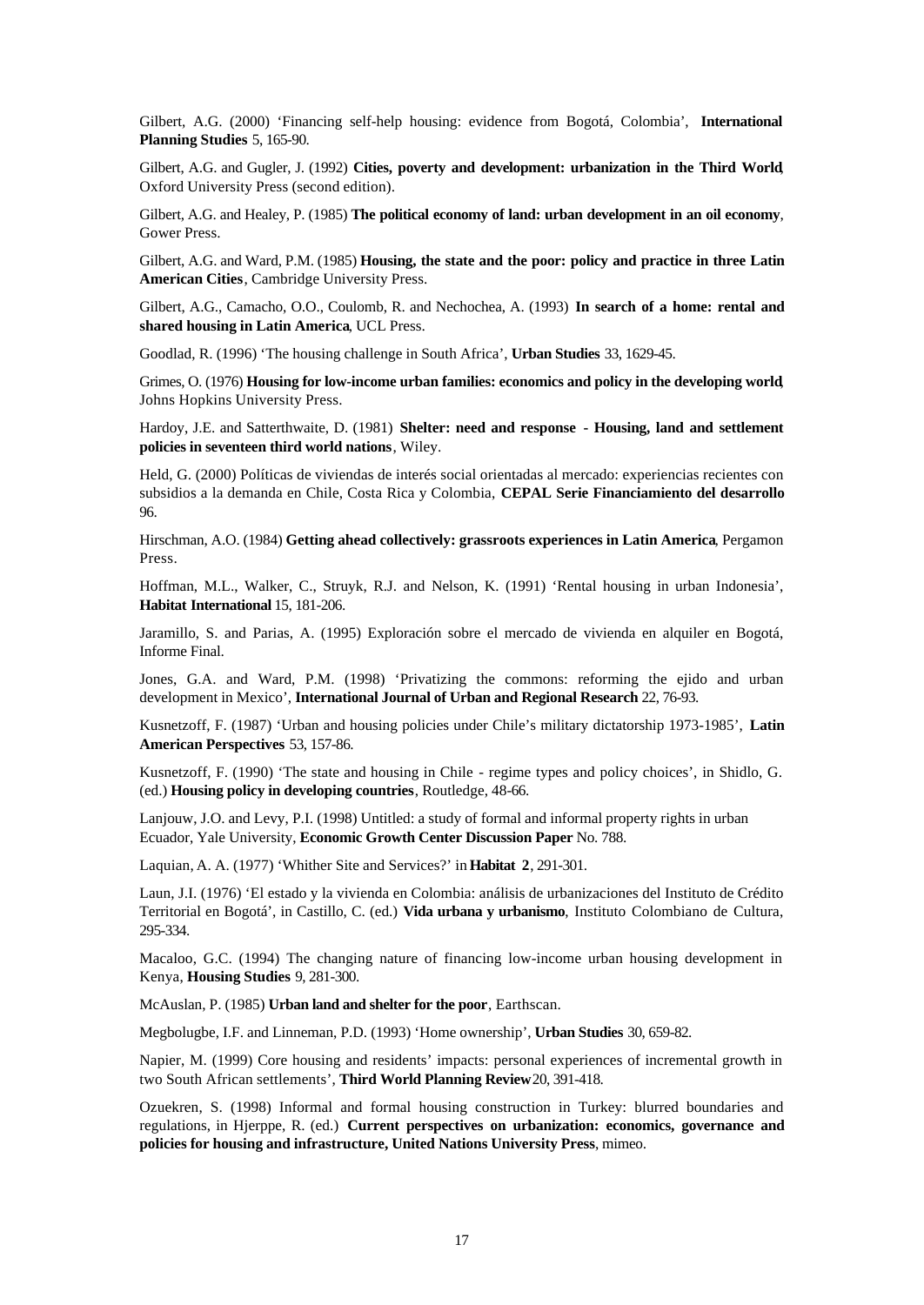Panizza, F. (2000) 'Neopopulism and its limits in Collor's Brazil', **Bulletin for Latin American Research** 19, 177-92.

Payne, G. (1989) **Informal housing and land subdivisions in Third World cities: a review of the literature**, CENDEP, Oxford.

Pérez-Iñigo González, A. (1999) El factor institucional en los resultados y desafíos de la política de vivienda de interés social en Chile, **CEPAL Serie Financiamiento del Desarrollo** 78.

Persaud, T. (1992) Housing delivery system and the urban poor: a comparison among six Latin American countries, **World Bank, Latin America and the Caribbean Technical Department Regional Studies Program Report** no. 23.

Rakodi, C. (1995) 'Housing finance for lower income urban households in Zimbabwe', **Housing Studies** 10, 199-227.

Ray, T. (1969) **The politics of the barrios of Caracas**, University of California Press.

Razzaz, O.M. (1993) 'Examining property rights and investment in informal settlements: the case of Jordon', **Land Economics** 69, 341-55.

Renaud, B. (1987) 'Financing shelter', in Rodwin, L. (ed.) **Shelter, settlement, and development**, Allen and Unwin, 179-203.

Rogaly, B. and Johnson, S. (1997) **Microfinance and poverty reduction**, Oxfam/Action Aid.

Rohe, W.M. and Stewart, L.S. (1996) 'Homeownership and neighbourhood stability', **Housing Policy Debate** 7, 37-81.

Rojas, E. (1995) **The Inter-American Development Bank in low-cost housing: the first three decades,** Inter-American Development Bank, Operation Policy Division.

Rugiero Pérez, A.M. (1998) 'Experiencia chilena en vivienda social, 1980-1995', **Boletín INVI** 13, 3-87.

Saunders, P. (1990) **A nation of home owners**, Unwin Hyman.

Scarpaci, J.L., Pio-Infante, R. and Gaete, A. (1988) 'Planning residential segregation: the case of Santiago, Chile', **Urban Geography** 9, 19-36.

Siembieda, W.J. and López Moreno, E. (1998) 'From commercial banking systems to non-commercial banking systems in Mexico', in Datta, K. and Jones, G. (eds.).

Skinner, R.J., Taylor, J.L. and Wegelin, E.A. (eds.) (1987) **Shelter upgrading for the urban poor: evaluation of Third World experience**, UNCHS and Institute of Housing Studies.

Smith, N. (1987) 'Review of Shaky Palaces', **Environment and Planning A** 19, 127-8.

Soto, H. de (1989) **The other path**, London: I.B. Taurus. First published in Spanish in 1986.

Strassmann, W.P. (1984) 'The timing of urban infrastructure and housing improvements by owner occupants', **World Development** 12, 743-53.

Struyk, R.J. (1989) 'Who gets formal housing finance in Jordan?', **Review of Urban and Regional Development Studies** 1, 23-36.

Tomlinson, M.R. (1998) 'South Africa's new housing policy: an assessment of the first two years, 1994- 1996', **International Journal of Urban and Regional Research** 22, 137-46.

Tomlinson, M.R. (1999) 'From rejection to resignation: beneficiaries' views on the South African government's new housing subsidy system', **Urban Studies** 36, 1349-59.

UNCHS (1996) **An urbanising world: global report on human settlements 1996**, Oxford University Press.

UNCHS (United Nations Centre for Human Settlements (Habitat)) (1989) **Strategies for low-income shelter and services development: the rental-housing option**, Nairobi.

Valladares, L. (1978) 'Working the system: squatter response to resettlement in Rio de Janeiro', **International Journal of Urban and Regional Research** 2, 12-25.